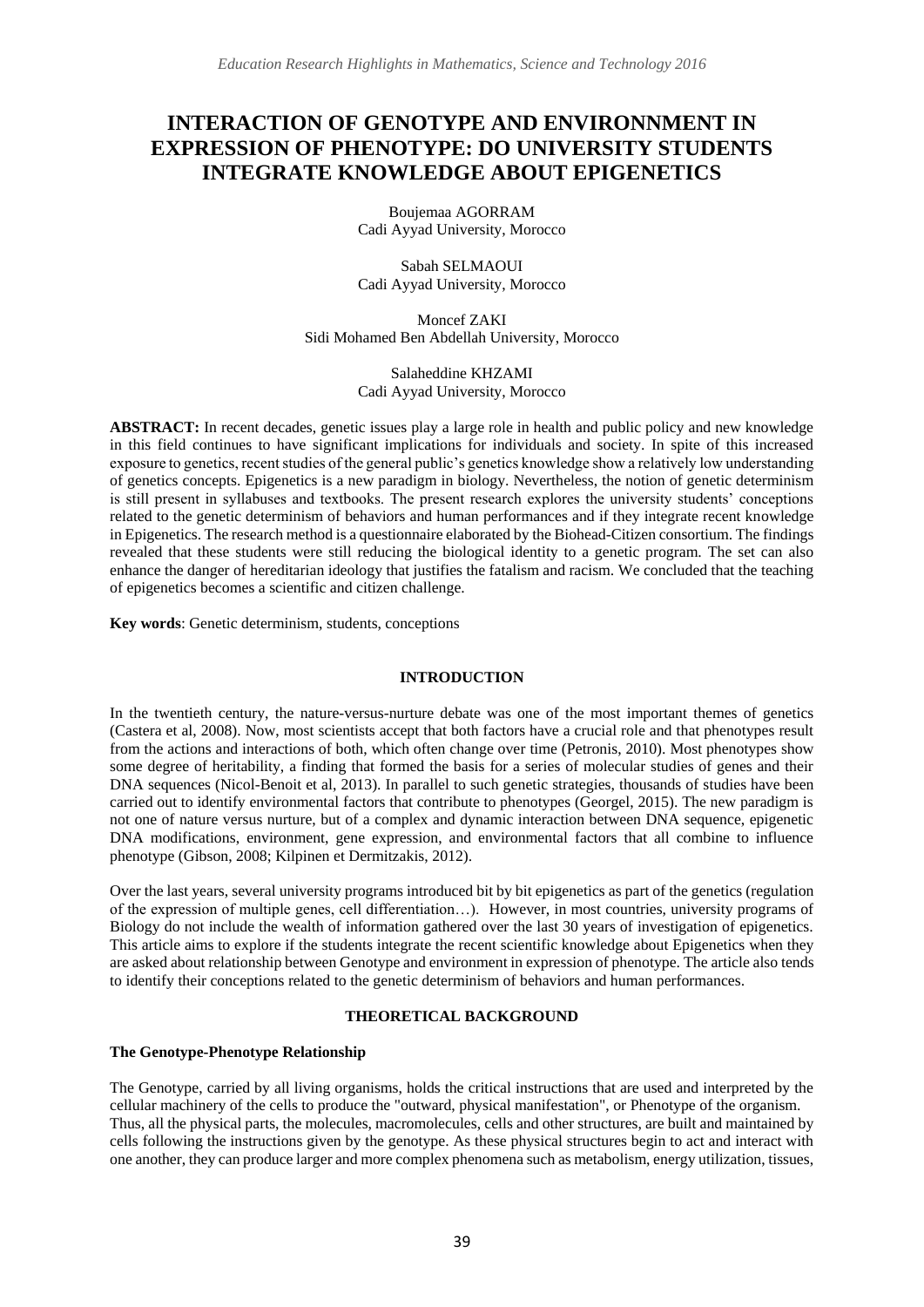organs, reflexes and behavior; anything that is part of the observable structure, function or behavior of a living organism (Braun, 2015).

The genotype of a cell is its genetic makeup while the phenotype encompasses its traits, such as morphology and function. Genotype and phenotype represent two separate cellular entities; while the former is the structure of the genome-the DNA sequence, the latter is the determination of the form, growth and interactions with the external world of the cell. It can be any observable property of the living organism.

The establishment of a phenotype, given a certain genotype, depends on the protein makeup of the cell. The set of expressed proteins, a subset of the entire genome potential, and their concentrations, are determined by regulatory systems at many levels. Thus, the emerging phenotype depends on the spectrum of regulatory modes-temporal profiles of expressed genes. However, a snapshot of the molecular content of a cell and the structure of its underlying interactions do not capture the spectrum of regulatory profiles that define the relevant observables that determine the phenotype (Braun, 2015).

The protein content of each isolated gene is by itself not such a relevant observable. Therefore, inquiring into the genotype-to-phenotype associations requires a shift in focus from structure to dynamics, from the molecular stuff of the cell to its temporal organization. The genotype-to-phenotype mapping is largely assumed to be deterministic in nature, accompanied by 'noise' by environmental influences and intracellular stochastic processes due to the small volume of the cell and the small number of molecules involved (Braun, 2015).

## **Epigenetics**

Epigenetics has become a topic with implications across a diversity of biological disciplines, inspiring exciting theoretical and empirical work. The term dates back to the work of Waddington in the 1940s who was one of the earliest researchers to disavow a simple relationship between genotype and phenotype. Since that time, interpretations of the term have evolved, particularly as molecular-level mechanisms that modulate gene expression have been revealed. Still, even since Waddington, the term has been used to refer to the interactions of the genome with the internal and external environment in the production of phenotypes (Richards, 2012).

Prior to the middle of the twentieth century, before DNA was given a special status in biology, the developmental biologist and evolutionist Waddington (1905-1975) emphasized that genetics and developmental biology were related, hypothesizing that patterns of gene expression, turning genes on and off, and not the genes themselves, define each cell type, thus linking genes and gene action to development. To denote the dynamic actions leading from the genotype to the phenotype, Waddington coined the term 'epigenetics' from the Greek word epigenesist, referring to embryology and genetics as "a gradual coming into being of newly formed organs and tissues out of an initially undifferentiated mass". In this way, Waddington indicated that an epigenetic landscape underlies each developing organism, referring to the existence of a complex network in which genetic interactions, the feedback and "feedforward" relationships among DNA, proteins, and other internal and external biochemical compounds are highly intermingled. Riggs (1975) proposes a molecular model for the switching of gene activities, and also the heritability of gene activity or inactivity. This model was based on the enzymatic methylation of cytosine in DNA. The suggestion was that DNA methylation could have strong effects on gene expression, and changes in DNA methylation may therefore explain the switching on and off of genes during development, and that the pattern of methylation could be heritable, persisting through cell divisions (Barros & Offenbacher, 2009).

Epigenetics, as the term suggests, can be seen as a major turn away from molecular biology's Central Dogma, recognizing that there are epigenetic inheritance systems through which no sequence-dependent DNA variations can be transmitted in cell, tissue, and organismal lineages (Barros et Offenbacher, 2009).

#### **Models of Genotype-Phenotype Relationship**

The concept of phenotype, which corresponds to the observable attributes of an individual, was coined in opposition to the genotype, the inherited material transmitted by gametes. Since the early proposal that genotypes and phenotypes form two fundamentally different levels of biological abstraction, the challenge has been to understand how they articulate with each other, how genotypes map onto phenotypes.

# *Linear Causal Model*

From a genetic change causing a variation in phenotype, it is often convenient to assimilate the corresponding gene as a causal determinant of a trait (Figure [1a\)](http://journal.frontiersin.org/article/10.3389/fgene.2015.00179/full#F1). It is common to find headlines expressing these simplifications,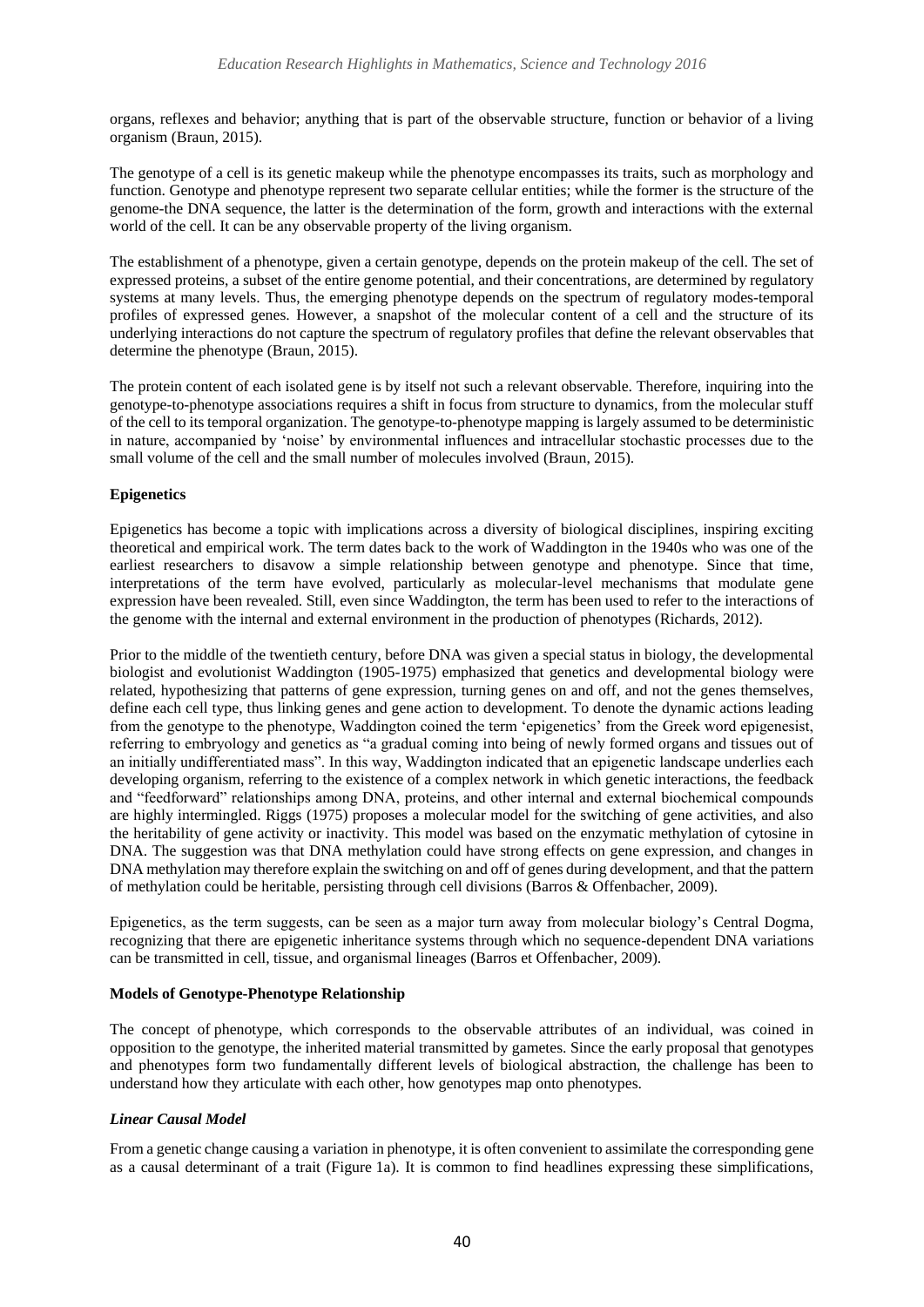trumpeting to wide audiences the discovery of the "aggressiveness" or "intelligence" gene. According to this model a variation at a given gene causes variation in a given phenotype [\(Waters, 2007\)](http://journal.frontiersin.org/article/10.3389/fgene.2015.00179/full#B100).

The genetic reductionist approach, which only explores a few genetic parameters among the variety of causal factors, is vain to fully address the broad question of what brings forth a particular biological structure or process in its entirety. Nevertheless, genetic reductionism can be perfectly appropriate for identifying genetic loci where a change causes a phenotypic difference (Orgogozo et al 2015).



**Figure 1.** Different models of genotype-phenotype relationship

# *Additive Model*

In fact, a gene alone can neither cause an observable phenotypic trait, nor can it be necessary and sufficient to the emergence of observable characteristics. Genes need a cellular environment, the combined action of multiple other genes, as well as certain physico-chemical conditions to have an observable effect on organisms. The expression of the phenotype results from the additive action of effects of genotype and environment (Figure b).

# *Interactive Model*

Gene-by-Environment (GxE) interaction occurs when the phenotypic effect of a given genetic change depends on environmental parameters. Similarly, epistasis, or GxG interaction, occurs when the phenotypic effect of a given genetic change depends on the allelic state of at least one other locus (Hansen, 2013). There is increasing evidence that GxG and GxE interactions are of fundamental importance to understand evolution and inheritance of complex traits ( Hansen, 2013). Both phenomena can be integrated into the basic GP differential framework, where both GxG and GxE interactions inject a layer of context-dependence, and result in differences embedded within differences (Orgogozo et al 2015).

In summary, in presence of epistasis or GxE interactions, a genetic change is not associated with a single phenotypic difference but with multiple possible phenotypic differences, among which one will be achieved, depending on the environment and the genetic background. The context-dependence can be represented schematically as GP differences embedded into other genotype and environment differences (Orgogozo et al 2015).

As underlined by multiple authors (most notably Waddington, 1957; Keller, 2010), genes and environment act jointly on the phenotype, and in most cases, it is impossible to disentangle the effect of one from the other. Here we show that reasoning in terms of differences helps to clarify the comparison between genetic and environmental effects on phenotypes. However, we identify certain cases where the comparison remains difficult (Orgogozo et al 2015).

Understanding of an organism's ability to respond to its environment has advanced dramatically during the last few decades, in large part through studies controlling for genotypic variation and manipulating environmental factors. These studies typically confirm not only that genotype and environment contribute to phenotypic variation but also that these two factors interact; that is, different genotypes often respond differently to environmental variation (Richards 2010). (Figure c).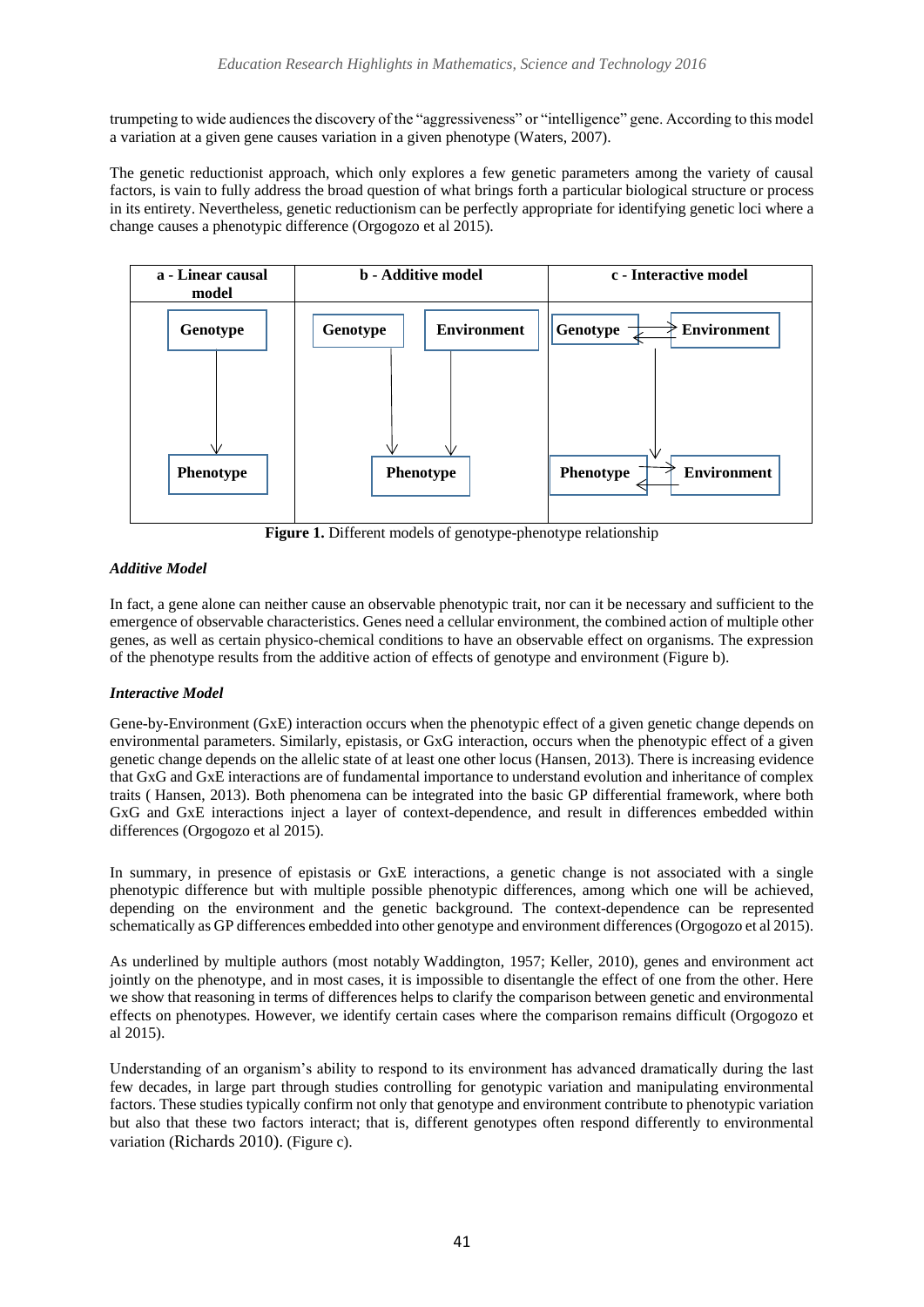#### **Nature Versus Nurture: Genetic Determinism**

The 'nature versus nurture' debate is an old, traditional but outdated discussion. All biologists consider today that any phenotype emerges from the interaction between the genome (nature) and its environment (nurture). Working on this interaction is a new trend of biology, called 'epigenetics'. Consequently, the traditional debate of genes 'or' environment, or '% of genes and % of environment' (which is possible only for an additive model 'genes + environment'), is outdated because there is an interaction between genes and environment. Genetic determinism is not sufficient to explain the complexity of human phenotypes. Only the multiple interactions between genome, environment and organism can give an overview of the biological complexity. Genetic determinism explanations can be used as a justification for social fatalism, with political or religious issues (Castera & Clement, 2014).

On another hand, several authors have developed critical analyses of innatism (Atlan 1999, Jacquard & Kahn 2001). They proposed a synthesis by distinguishing four forms of innatism: The first one claims that there would be inherited biological differences in mental abilities between individuals within each human group. The second postulates such differences between racial groups. The third claims that social structures and behaviors would reflect the weight of genetic factors. The fourth form of innatism considers the belief that mental gender differences would be genetically determined. Beliefs in strong genetic determinism engender intolerant attitudes. (Castera & Clement, 2014).

#### **METHODS**

This study is mainly qualitative, our methodology was mixed. We used a questionnaire and interview. These qualitative analytical methods were supplemented with statistical analysis to identify students' misunderstanding in Epigenetics.

#### **Students Sample**

All the students surveyed in the study were enrolled in a graduate science program at the University, the sample is composed of 86 Graduate Students (baccalaureate plus 3 years of study) and 20 Master' students (baccalaureate plus 4 or 5 years). Females comprised 46 percent of the sample.

#### **The Questionnaire**

We composed a questionnaire to acquire information on several key issues: (a) the students' understanding of Epigenetics and interaction between Genotype and Environment in expression of the phenotype (b) the students' conceptions of the genetic determinism of human performances (Table 1). Some of the questions were inspired by previous studies especially those relating to the genetic determinism of behavior and intellectual performance (Clement et al, 2006). However, we developed many new questions appropriate for students at the graduate level.

The responses to all the questions about genetics are based on a Likert scale on which each teacher was asked to tick one of four boxes, ranging between 'I agree' and 'I don't agree'. The majority of the questions concern genetic/biological determinism of human behavior. These questions can be grouped into four different categories: (1) Genetic determinism of personal or individual features: questions about clones and twins (A3, A6, A19, A24, A43 and A53). (2) Genetic/biological differences related to gender (A9, A14, A21, A25, A36, A38 and A46). (3) Genetic determinism of human behavior (B8, B10, B14 and B20).

| Table 1. The 16 questions related to biological (mainly genetic) determinism (their ranking throughout the |  |  |  |  |  |  |  |  |
|------------------------------------------------------------------------------------------------------------|--|--|--|--|--|--|--|--|
| whole question aire is stochastic).                                                                        |  |  |  |  |  |  |  |  |

| $\sim$ $\sim$ $\sim$ $\sim$ |                                          |  | $\sim$ $\sim$ |
|-----------------------------|------------------------------------------|--|---------------|
|                             | <b><i><u>A Andrew A</u></i></b><br>ueicc |  |               |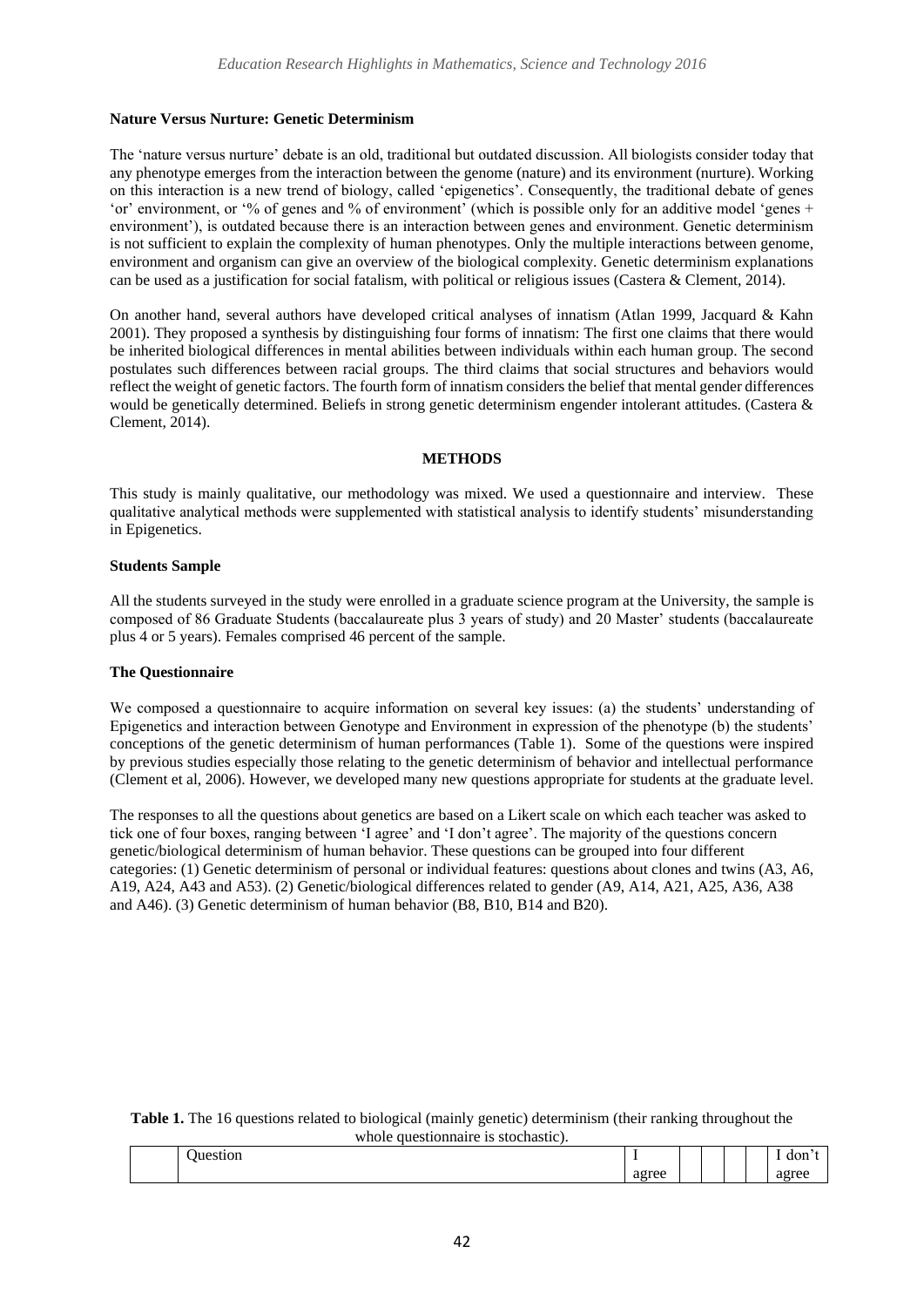| A3.               | If clones of Einstein could be obtained, they all would be very<br>intelligent.                                           |  |  |  |
|-------------------|---------------------------------------------------------------------------------------------------------------------------|--|--|--|
| A6.               | Due to identical genes, identical twins have identical immune<br>responses to transplants from another person.            |  |  |  |
| A9.               | Women are less intelligent than men because their brains are smaller<br>than men's brains.                                |  |  |  |
| A14.              | Thanks to their physical features, men perform better in athletics than<br>women.                                         |  |  |  |
| A <sub>19</sub> . | Due to identical genes, identical twins have identical brains and,<br>therefore, identical behavior and ways of thinking. |  |  |  |
| A21.              | women can be as intelligent as men Biologically                                                                           |  |  |  |
| A24.              | If clones of Mozart could be obtained, they all would be excellent<br>musicians.                                          |  |  |  |
| A25.              | It is for biological reasons that women cannot hold positions of high<br>responsibility as men can.                       |  |  |  |
| A27.              | The human genome contains more genes than the genome of any other<br>living being.                                        |  |  |  |
| A31.              | When a couple has already had two girls, the chances that their third<br>child will be a boy are higher.                  |  |  |  |
| A35.              | Ethnic groups are genetically different and that is why some are<br>superior to others.                                   |  |  |  |
| A36.              | Men might be more able to think logically than women, because men<br>might have different brain bilateral symmetry.       |  |  |  |
| A38.              | It is for biological reasons that women more often than men take care<br>of housekeeping. I                               |  |  |  |
| A43.              | In identical twins, one can be right-handed and the other left-handed.                                                    |  |  |  |
| A46.              | Biologically, men cannot be as sensitive and emotional as women                                                           |  |  |  |
| A53.              | Due to identical genes, identical twins have identical immune<br>responses to microorganisms.                             |  |  |  |

#### **The Interview**

Interview was conducted on six students. The interviews lasted approximately 30 minutes. Thematic interview questions are used to explore in greater detail the most commonly held misconceptions identified by the questionnaire analysis.

#### **RESULTS AND DISCUSSIONS**

More than six students out of ten states that the phenotype is determined solely by the genotype (62%) and that the action of the environment on the phenotype requires a change in the DNA sequence (60 %). This reflects that a majority of students don't know epigenetic mechanisms. This is confirmed by the fact that more than the half of them state that chromatin is a DNA carrier and is not involved in the expression of the phenotype (58%) (Table 2).

**Table 2.** Students' responses related to genotype-phenotype relationship (in %)

| ō                                           |            |          |          |            |         |  |  |  |
|---------------------------------------------|------------|----------|----------|------------|---------|--|--|--|
|                                             | I strongly | I rather | I rather | I strongly | I don't |  |  |  |
| Responses in %                              | agree      | agree    | disagree | disagree   | know    |  |  |  |
| The phenotype is determined solely by the   | 35         | 27       | 13       | 11         | 14      |  |  |  |
| genotype                                    |            |          |          |            |         |  |  |  |
| The action of the environment on the        | 42         | 18       | 14       | 17         | 9       |  |  |  |
| phenotype requires a change in the DNA      |            |          |          |            |         |  |  |  |
| sequence                                    |            |          |          |            |         |  |  |  |
| Chromatin is a DNA carrier and is not       | 35         | 23       | 9        | 12         | 21      |  |  |  |
| involved in the expression of the phenotype |            |          |          |            |         |  |  |  |
| DNA methylation / demethylation is a signal | 27         | 25       | 16       | 9          | 23      |  |  |  |
| for activation or deactivation of a gene    |            |          |          |            |         |  |  |  |

One student out of two state that DNA methylation / demethylation is a signal for activation or deactivation of a gene (52%).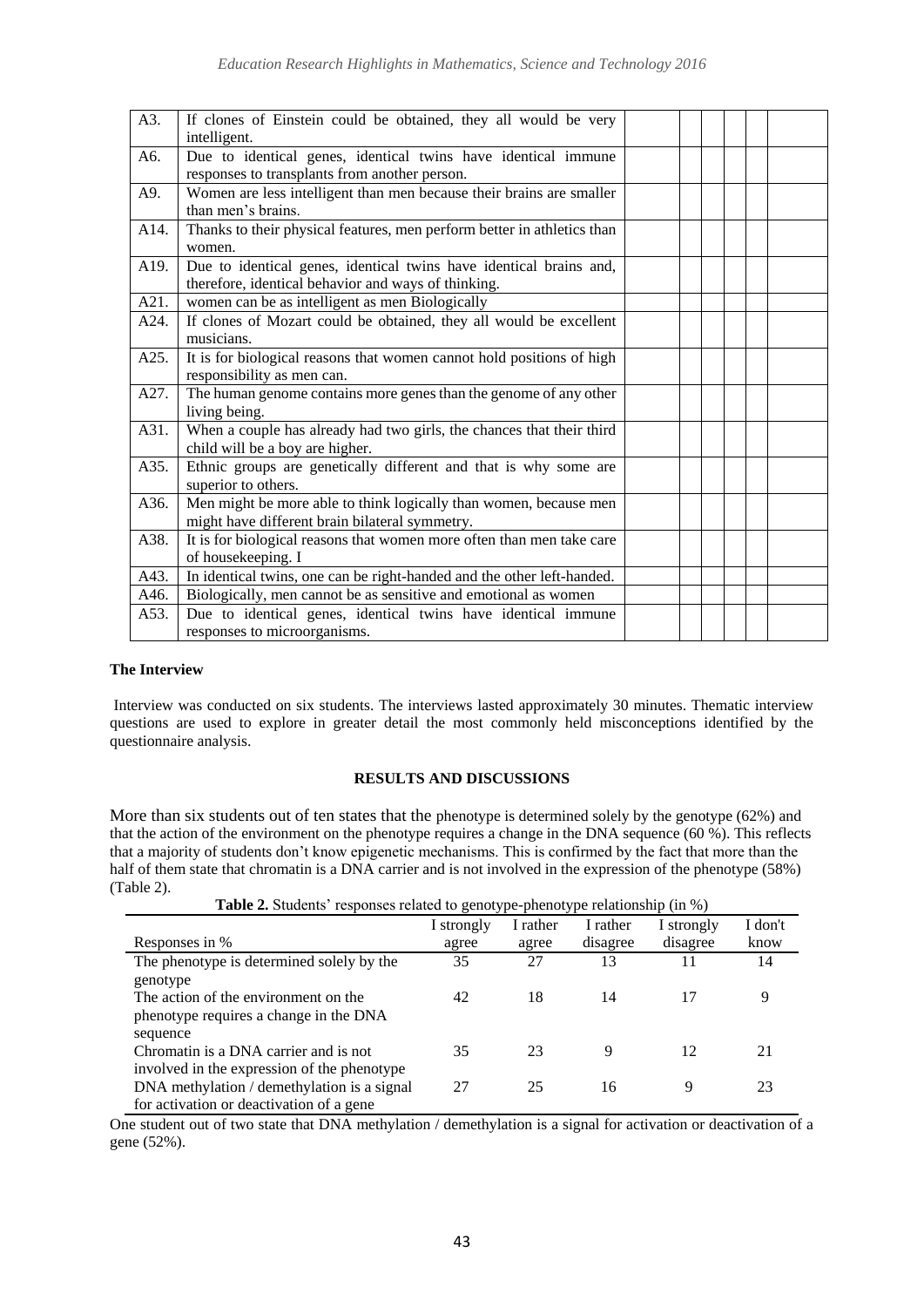In the interview, we identified a common perception held by the students which stipulates that genes, as units of information controlling various traits, are distinct and totally separate from the environment (Figure 2). This perception is certainly true of the physical-structural- chromosomal entity called gene, but it does not apply to genes as units of information or function. The notion that information resides in the genes and that the environment simply provides the medium through which information is displayed is incorrect. The only sure evidence of epigenetic inheritance involves methylation of genes through which identical genes coming through the two parents can behave differently in their expression (Singh, 2015; Agorram, 2010).



**Figure 2.** An example of students' responses about gene-phenotype

About half of the students surveyed say that similarity of the reactions to different factors (immune response to micro-organisms and to transplantation) or similarity of behaviors of identical twins is due to the identity of their genes (Figure 3).



**Figure 3.** Students' responses about genetic determinism among twins

It is generally agreed that epigenetics provides sufficient flexibility and latitude to the developmental program of a given genotype such that even identical twins become "unidentical" as they proceed through life (Haque et al, 2009).

Numerous studies show that it is clear that identical twins have substantial differences in obvious phenotypes like disease, and in epigenetic DNA modification patterns. Earlier twin studies were based on the premise that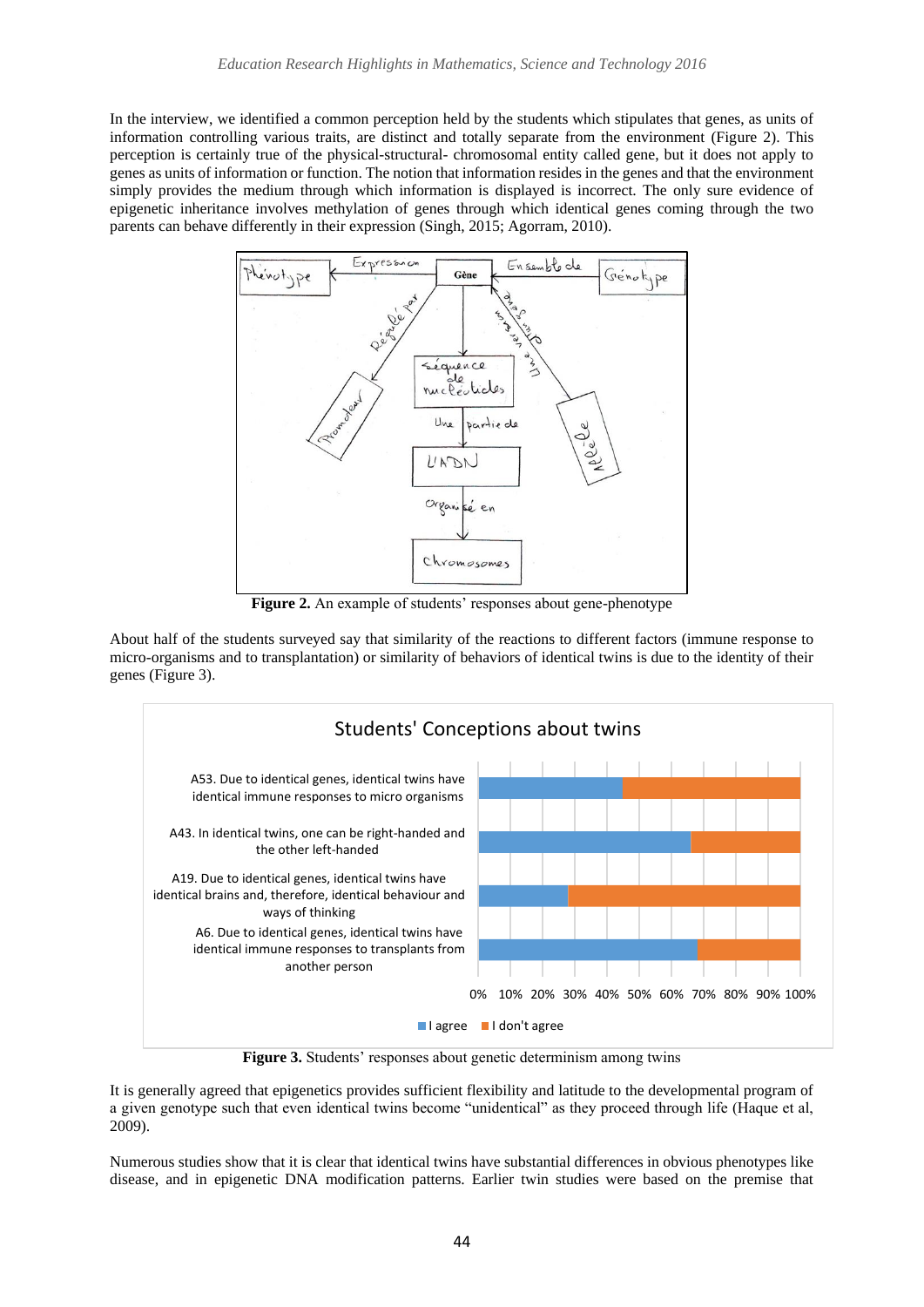monozygotic twins are genetically identical, and that phenotypic differences must arise from no shared environment. However, knowledge of epigenetic mechanisms such as differential DNA methylation, skewed Xinactivation, and imprinting provides a new model to understand monozygotic twins' discordance (Gibson, 2008; Bhalla & Iyengar, 1999).

We notice that some of the students think that the differences between men and women (intelligence, sensitivity) are due to biological and genetic factors. Women are biologically different from men; these differences make them suitable for some household activities but that make them less able to do other activities. According to these students, the difference in behavior of men and women is due to the identity of their genes (Figure 4).



**Figure 4.** Students' responses about genetic/biological causes of differences related to gender

Genes determine all of characteristics, and different traits (as to be alcoholic, good in school, aggressive…) were inherited from parents. This misconception was found among more two students out of ten (Figure 5). It's sure that genes play a huge role in how an organism develops, but environmental factors also play a role and some heritable changes occur without changes in the genome. Many studies showed that gene expression in identical twin changes from environmental factors and suggested that these changes can accumulate over the life of the organism. It is possible that these behaviors have a genetic component, but they are not governed by genes alone, there is an interaction between genes, environment, and epigenetic factors.



**Figure 5.** Students' responses about heredity of some behaviors and intellectual performances

# **CONCLUSION**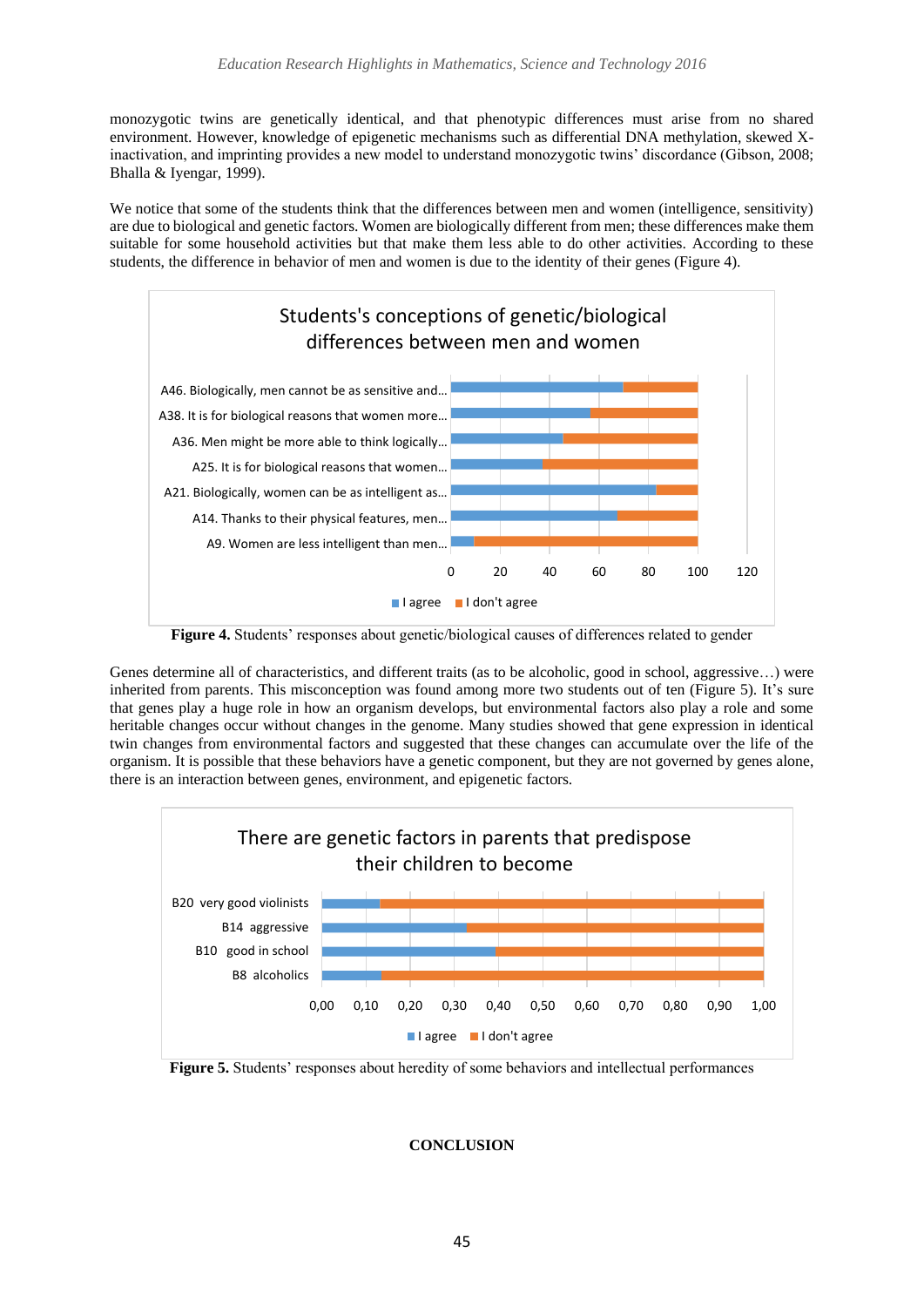Either cellular or macroscopic phenotype is ultimately based on the properties of synthesized proteins. Now these are the genes which code proteins responsible for the phenotypic characters. So, we would think that there is a linear relationship between a gene and a character, the first determining the second. In fact, the relationship between genotype and phenotype are often more complex.

This complexity of life cannot be reduced to a single genetic determinism. Its study needs to compete with other epigenetic, mechanisms to analyze the construction of phenotypic traits. New models (based on the concepts of self-organization, collective intelligence) contribute significantly to this change in perspective (Petronis, 2010).

The analysis of students' responses related to the genetic determinism of human features, behaviors or performances shows a clear innatism in a majority of students' answers. Moreover, this innatism is partly correlated to some sexist and even racist answers. This conclusion is illustrating interactions between the taught science (the scientific knowledge K) and implicit values (V) (Clement, 2006).

Epigenetics is still absent from university education programs reflecting an important didactic transposition delay. In the next few years, our understanding of the multiple layers of genomic information is likely to improve significantly. The school must incorporate these scientific innovations quickly enough and especially when they have an important educational dimension and which are related to socially controversial problematics.

#### **REFERENCES**

- Agorram B., Clement P., Selmaoui S., Khzami Se., Chafik J. & Chiadli A. (2010). University students' conceptions about the concept of gene, Interest of an historical approach, *Journal of US-China education review*; Vol 7, N°2.
- Atlan, H.: 1999, *'La Fin du 'Tout Génétique'* (The End of 'All-Genetics'), INRA, Paris.
- Barros S.P. & Offenbacher S. (2009). Epigenetics: Connecting Environment and Genotype to Phenotype and Disease. *J Dent Res* 88(5). Pp 400-408.
- Bhalla US and Iyengar R. (1999). Emergent properties of networks of biological signaling pathways. *Science*  283:381–387.
- Braun E. (2015). The unforeseen challenge: from genotype-to-phenotype in cell populations; *Rep. Prog. Phys.* 78.
- Castéra J., Clément P., Abrougui M., Nisiforou O., Valanides N., Sarapuu T., Turcinaciciene J., Agorram B., Calado F., Bogner F. & Carvalho G. (2008). Genetic determinism is school textbooks: a comparative study conducted among sixteen countries. *Science Education International*, 19, 2, 163-184.
- Castera J. & Clement P. (2014). Teachers' Conceptions About the Genetic Determinism of Human Behaviour: A Survey in 23 Countries. *Science & Education*, 2014, 23 (2), pp.417 - 443.
- Clément P. (2006). *Didactic Transposition and the KVP Modèle: Conceptions as Interactions Between Scientific Knowledge, Values and Social Practice*s. Proceedings Summer School ESERA, IEC, Univ. Minho (Portugal), 9-18.
- Georgel P. (2015). The Danger of Epigenetics Misconceptions (Epigenetics and Stuff…). *Biochemistry and Cell Biology*, Vol. 93, N° 6: pages 626-629.
- Gibson G. (2008). The environmental contribution to gene expression profiles. *Nat Rev Genet* 9:575–581
- Hansen, T. F. (2013). Why epistasis is important for selection and adaptation. *Evolution* 67, 3501–3511. doi: 10.1111/evo.12214
- Haque F. N., Gottesman I. and Wong A.H.C. (2009). Not Really Identical: Epigenetic Differences in Monozygotic Twins and Implications for Twin Studies in Psychiatry. *American Journal of Medical Genetics Part C* (Seminars in Medical Genetics) 151C:136–141

Jacquard, A. & Kahn, A. (2001). *L'Avenir n'est Pas Ecrit (The Future is Not Written),* Bayard, Paris.

- Kilpinen H. and Dermitzakis E.T. (2012). Genetic and epigenetic contribution to complex traits. *Human Molecular Genetics*, 2012, Vol. 21, Issue R1
- Nicol-Benoit F., Le Goff P. & Michel D. (2013). Drawing a Waddington landscape to capture dynamic epigenetics: Draw me a landscape. *Biology of the Cell*, 105 (12), pp.576-84.
- Orgogozo V., Morizot B and Martin A. (2015). The differential view of genotype–phenotype relationships. *Front. Genet*., 19 May 2015 | http://dx.doi.org/10.3389/fgene.2015.00179
- Petronis A. (2010). Epigenetics as a unifying principle in the aetiology of complex traits and diseases. *NATURE*, Vol 465,10 June 2010.
- Richards C.L., Bossdorf O. &Pigliucci M. (2010). What Role Does Heritable Epigenetic Variation Play in Phenotypic Evolution? *BioScience*, Vol. 60 No. 3.
- Richards C.L. (2012). Epigenetics: Linking Genotype and Phenotype in Development and Evolution. *Integrative and Comparative Biology*, pp. 1–2; doi:10.1093/icb/ics108.
- Riggs AD (1975). X inactivation, differentiation, and DNA methylation. *Cytogenet Cell Genet* 14:9-25.